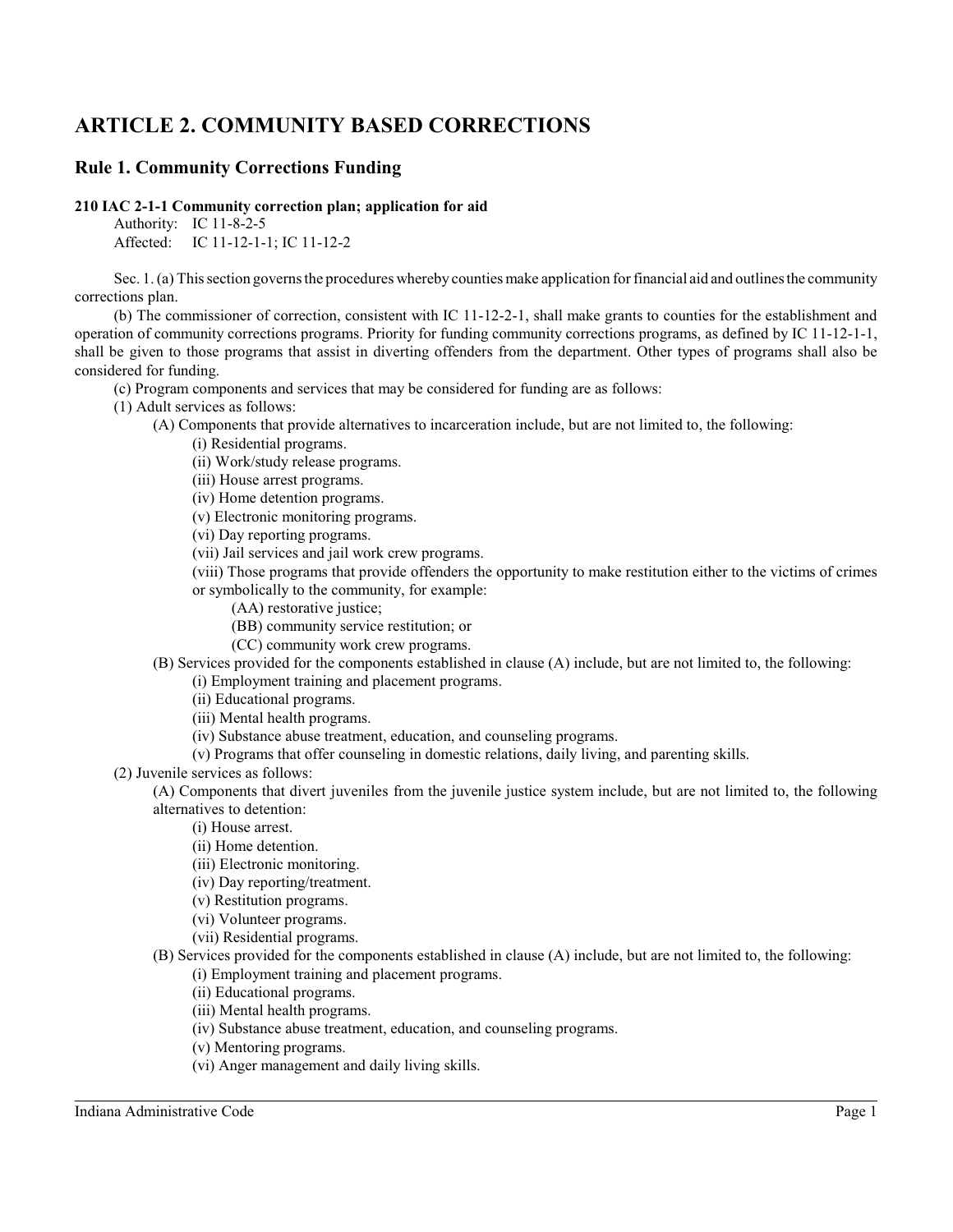- (3) Victim services or programs include, but are not limited to, the following:
	- (A) Victim notification programs.
	- (B) Victim's compensation programs.
	- (C) Victim/offender mediation/reconciliation programs.
	- (D) Victim awareness programs.

(d) Grant applicants shall submit an application on the formprescribed by the department of correction and it shall be complete and consistent with IC 11-12-2-4. No county may receive financial aid until its application is approved by the commissioner.

(e) Any application being considered for funding must be submitted to the county commissioners or city county council for review and approval or disapproval, who will, in turn, submit the application to the commissioner of the department of correction. Any major alteration of the program concept or service delivery system during the funding period shall require the approval of the same authorities involved in the original grant process.

(f) Applicants shall submit any additional program component description or justification for funding upon request by the department of correction.

(g) Applicants shall identify the program's total itemized operating budget and the total itemized operating budget for each program component. The itemized operating budget shall include all sources of income, including project income as defined in the Community Corrections Grant Act Procedural Manual.

(h) Applicants for community corrections funds shall be prepared to show at the time of application that they are in compliance with IC 11-12-2-2 in the development of a community corrections advisory board and that such board is operational.

(i) The community corrections plan shall include the following:

(1) Current expenditures for local corrections.

(2) Estimated use of probation, both at the adult and juvenile level.

(3) The number of executed commitments to the department of correction within the past fiscal year.

(4) Impact relationship between this project and current correctional needs in the jurisdiction.

(5) Continuum of sanctions for adults and continuum of services for juveniles within the local jurisdiction.

(6) Definitions that are consistent with the definitions found in the glossary of the Community Corrections Grant Act Procedural Manual.

(j) The community corrections plan shall accompany the application unless otherwise indicated by the department.

(k) The application for funds shall show how long the program is to be sustained. Applicants should be prepared to show how the program is to be sustained in the event funds are not appropriated by the Indiana legislature in the future.

(l) In evaluating community corrections grant applications, the department of correction will take into consideration the following factors:

(1) The impact on existing local criminal and juvenile justice programs.

(2) The value of the program as it relates to a reduction of commitments to the department of correction.

(3) Funds currently apportioned to that community for correctional programs.

(4) The county's past experience with components of a like or similar nature.

(m) Consistent with IC 11-12-2-8, the department of correction will not award money to a county to supplant spending for currently funded correctional programs, nor to construct or renovate county jails.

(n) Counties requesting funding under the Community Corrections Grant Act shall ensure that requests for reimbursement or expenses, or both, including, but not limited to:

(1) mileage;

(2) per diem expenses;

(3) subsistence costs;

(4) out-of-state travel;

(5) employee wage increases; and

(6) training and registration costs;

do not exceed rates and written policies approved for other local county employees.

(o) Any county that has questions concerning the approval or disapproval of any part of its grant application or the amount of money awarded to the county may request that the commissioner of the department of correction reconsider their application or award. A request for reconsideration must be in writing and received by the commissioner within fifteen (15) days after a county has been informed of its approved grant award and advised to submit an amended application. *(Department of Correction; 210 IAC 2-1-*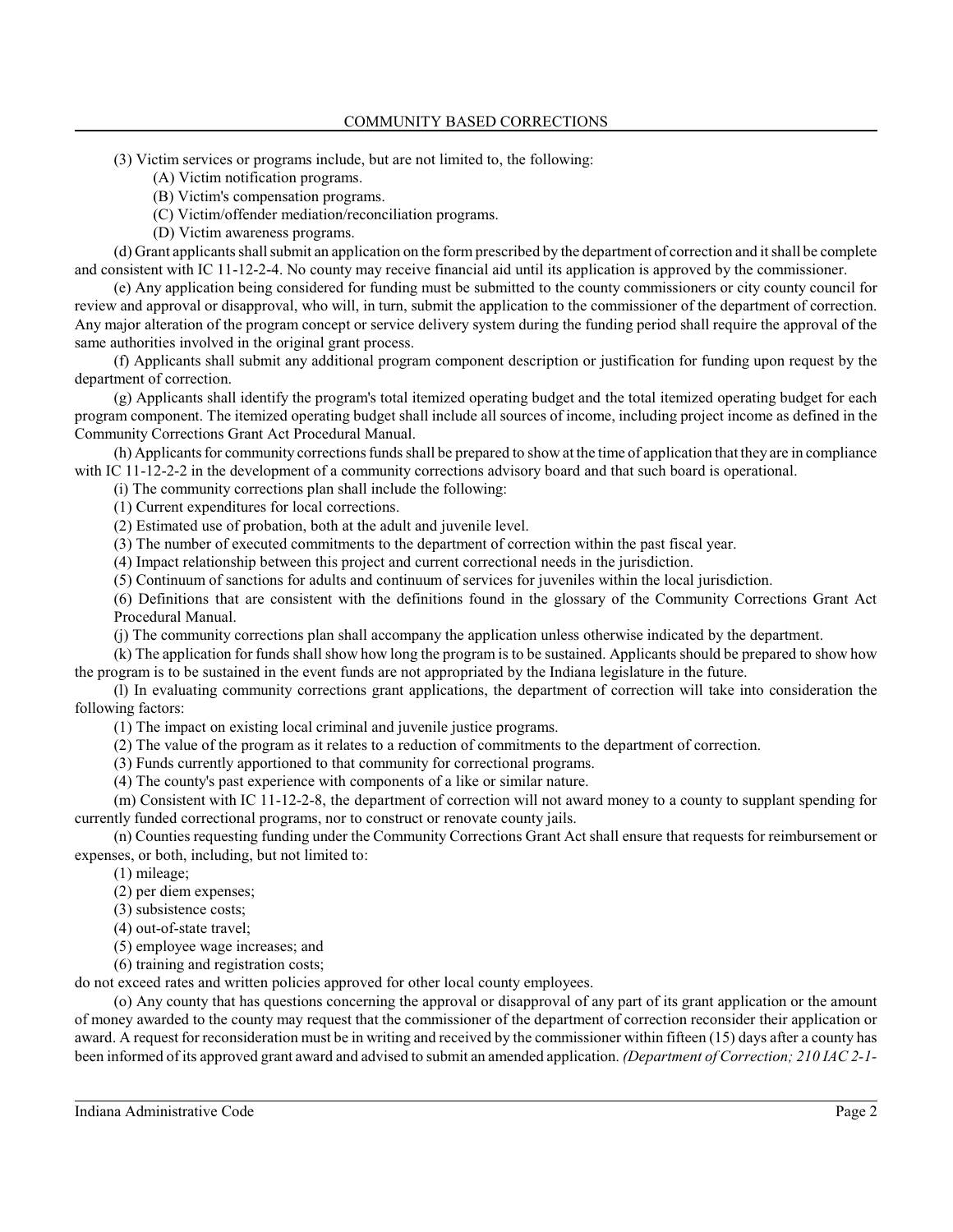*1; filed Mar 27, 1981, 9:05 a.m.: 4 IR 775; filed Jan 20, 1987, 9:00 a.m.: 10 IR 1217; filed May 26, 2000, 8:59 a.m.: 23 IR 2410; readopted filed Nov 15, 2001, 10:42 a.m.: 25 IR 1269; readopted filed Jul 6, 2007, 2:54 p.m.: 20070725-IR-210070277RFA; readopted filed Dec 2, 2013, 2:07 p.m.: 20140101-IR-210130485RFA; readopted filed Nov 10, 2020, 3:02 p.m.: 20201209-IR-210200474RFA)*

#### **210 IAC 2-1-2 Establishing, operating, and evaluating correctional programs**

Authority: IC 11-8-2-5

Affected: IC 11-12-2-3; IC 11-12-2-6; IC 35-38-2-1; IC 35-38-2.5-6

Sec. 2. (a) This section governs the minimum standards for establishing, operating, and evaluating correctional programs funded under IC 11-12-2.

(b) Programs involving domiciliary care shall be established and operated in accordance with the following:

(1) Standards promulgated by the Indiana state department of health, the state fire marshal, and the fire prevention and building safety commission.

(2) Other applicable standards and statutes.

Such programs shall be subject to inspection in the same manner as all other facilities and programs supported by public funds.

(c) Programs involving residential care shall be governed by applicable licensing, inspection, and other supervisory requirements imposed by law.

(d) Programs of referral shall be required to meet all state and federal licensing requirements.

(e) Educational and vocational type service programs shall meet standards set forth by the department of education.

(f) Court supervision programs, including any form of specialized probation services, shall meet standards prescribed by the probation standards and practices committee as promulgated by the judicial conference.

(g) Program components that assess user fees under IC 31-6-4-18 *[IC 31-6 was repealed by P.L.1-1997, SECTION 157, effective July 1, 1997.]*, IC 35-38-2-1, or IC 35-38-2.5-6, or collect any other user fee from a participant in a community correction programcomponent shall provide to the department of correction, for approval, a written fee schedule, approved by the local advisory board, for each program component. The fee schedule shall specify how the fees are determined, including the rationale for determining the minimum and maximum amounts assessed for each program and the policy for serving the indigent population.

(h) In accordance with IC 11-12-2-3(a)(3), a written annual report will be required of all community corrections programs funded under IC 11-12-2 and will contain an evaluation of the effectiveness of the program, recommendations for improvement, modification, or discontinuance of the program, or any other data agreed upon in the original grant. The aforementioned reports will be submitted according to a schedule established by the department of correction.

(i) Programs receiving community corrections grant funds will be required to submit reports as required by the department of correction outlining the program activities and a monthly financial report detailing the month's expenditures and other reports as required by the department of correction.

(j) All program activity reports and monthly financial reports will be submitted in a format prescribed by the policies and procedures of the department of correction.

(k) All program activity reports and monthly financial reports will be submitted to the commissioner or designee by the fifteenth day following the end of the reporting period.

(l) Failure to meet any or all of the approved rules shall constitute noncompliance and may lead to temporary or permanent termination of funding consistent with IC 11-12-2-6.

(m) Any program receiving state funding under IC 11-12 is subject to inspection by the commissioner of the department of correction or the commissioner's designee. *(Department of Correction; 210 IAC 2-1-2; filed Mar 27, 1981, 9:05 a.m.: 4 IR 776; filed Jan 20, 1987, 9:00 a.m.: 10 IR 1219; filed May 26, 2000, 8:59 a.m.: 23 IR 2412; readopted filed Nov 15, 2001, 10:42 a.m.: 25 IR 1269; readopted filed Jul 6, 2007, 2:54 p.m.: 20070725-IR-210070277RFA; readopted filed Dec 2, 2013, 2:07 p.m.: 20140101-IR-210130485RFA; readopted filed Nov 10, 2020, 3:02 p.m.: 20201209-IR-210200474RFA)*

### **210 IAC 2-1-3 Fund distribution** Authority: IC 11-8-2-5

Affected: IC 11-12-2-1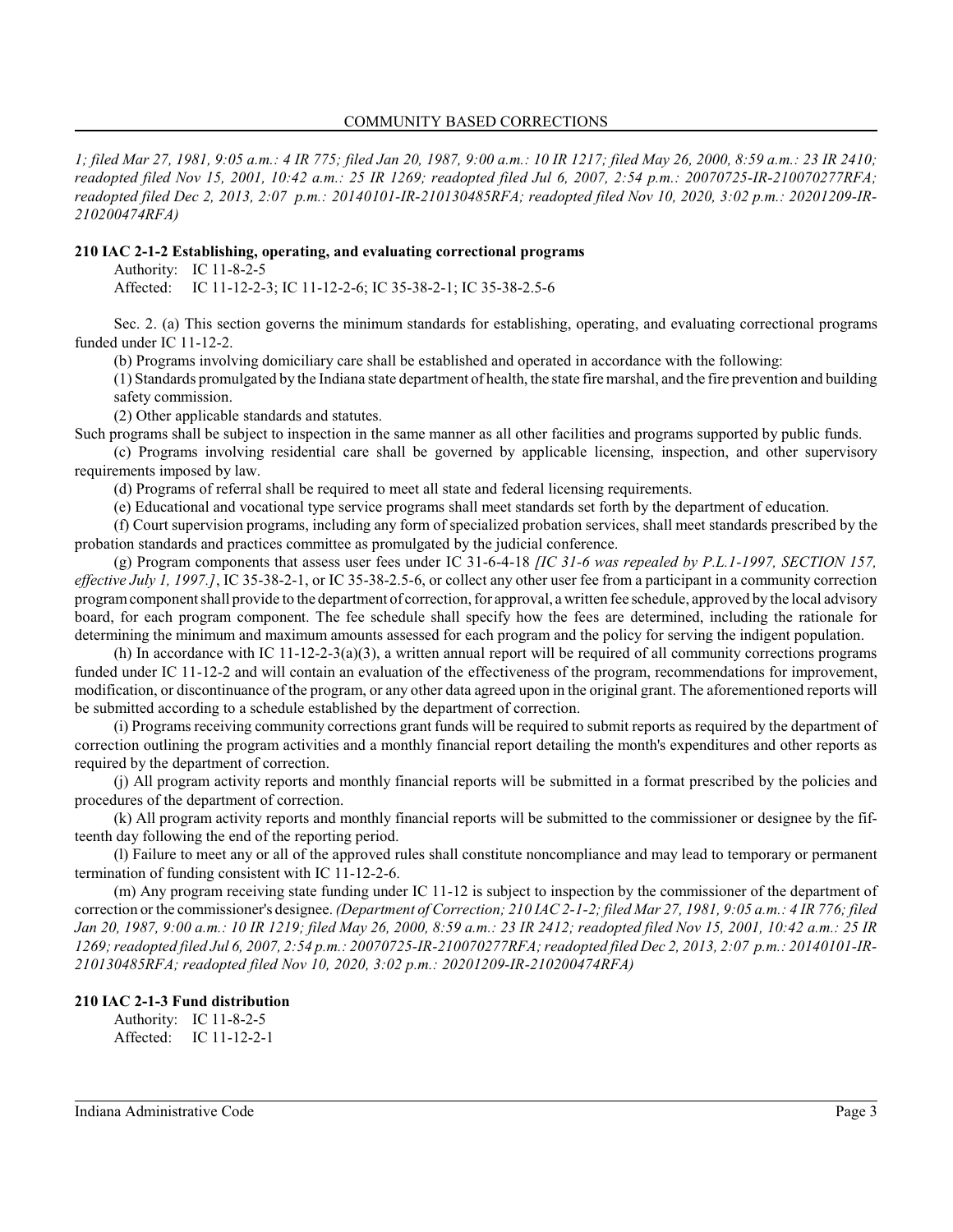#### COMMUNITY BASED CORRECTIONS

Sec. 3. The following formula will be utilized as a guideline in the distribution of community corrections funds under IC 11-12-  $2-1$ :

(1) All qualified applicant counties will be scored in accordance with a formula consisting of the following three (3) factors: (A) Total county population, according to the most recent federal census, or, in the intervening years between the taking of the federal census, determination will be made according to the most recently published projection of the Indiana state department of health.

(B) Total county population ten (10) years of age through thirty-four (34) years of age according to the most recent federal census, or, in the intervening years between the taking of the federal census, determination will be made according to the most recent projection of the Indiana state department of health.

(C) The third factor is to be calculated as follows:

(i) Determine the net value of taxable property as same appears for the most recent tax year in the most recent annual report of the auditor of state.

(ii) Divide the amount determined in item (i) by the total population of the individual county to obtain a per capita of net taxables.

- (iii) Add the results obtained in item (ii) and reduce same to a percentage of the total for each county.
- (iv) The result will then be the percentage for the third factor.
- (2) Each qualified applicant county is then scored as follows:

(A) The applicant county's total population is divided by the total population of all qualified applicant counties. The percentage thus obtained is to be carried to the third decimal.

(B) The applicant county's population ten (10) years of age through thirty-four (34) years of age is divided by the total population ten (10) years of age through thirty-four (34) years of age for all qualified applicant counties. The percentage thus obtained is to be carried to the third decimal.

(3) The percentage given each county in each of the foregoing factors will be added to the percentage obtained by the computation of the third factor and will be divided by three (3).

(4) The percentage thus obtained shall then be applied to the funds available to establish a base upon which a county's eligibility may be considered.

(5) In those cases in which a county is eligible under the formula for more funds than are required to fund the county's approved community corrections programs, only the amount needed to fund the programs will be distributed.

(6) If, after applying the formula, all available funds have not been allocated, the amount remaining may be reallocated among the other qualified applicant counties with approved programs but whose requests exceeded their amount of eligible funding. The formula will be applied to these counties in the same manner as the initial application of the formula.

*(Department of Correction; 210 IAC 2-1-3; filed Mar 27, 1981, 9:05 a.m.: 4 IR 776; filed Jan 20, 1987, 9:00 a.m.: 10 IR 1220; filed May 26, 2000, 8:59 a.m.: 23 IR 2412; readopted filed Nov 15, 2001, 10:42 a.m.: 25 IR 1269; readopted filed Jul 6, 2007, 2:54 p.m.: 20070725-IR-210070277RFA; readopted filed Dec 2, 2013, 2:07 p.m.: 20140101-IR-210130485RFA; readopted filed Nov 10, 2020, 3:02 p.m.: 20201209-IR-210200474RFA)*

### **210 IAC 2-1-4 Fund disbursement**

Authority: IC 11-8-2-5 Affected: IC 11-12-2

Sec. 4. (a) This section governs the disbursement of community corrections funds.

(b) The department of correction, after having determined the amount of grant funds available to a county, shall cause the amount, less charges to the county under IC 11-12-2-9 *[IC 11-12-2-9 was repealed by P.L.105-2010, SECTION 18, effective July 1, 2010.]*, to be encumbered against appropriations available for the purpose of implementing IC 11-12-2-1.

(c) The county shall make claim for available funds monthly, in arrears, on forms prescribed by the department of correction and approved by the state board of accounts. The claims shall be for not more than one-twelfth (1/12) of the grant available, less charges made under IC 11-12-2-9 *[IC 11-12-2-9 was repealed by P.L.105-2010, SECTION 18, effective July 1, 2010.]* and advancements made under IC 11-12-2-5.

(d) The claims shall be certified to the department of correction by the county auditor.

(e) The claims shall be made payable to the county auditor and shall be quietused into a separate fund known as the